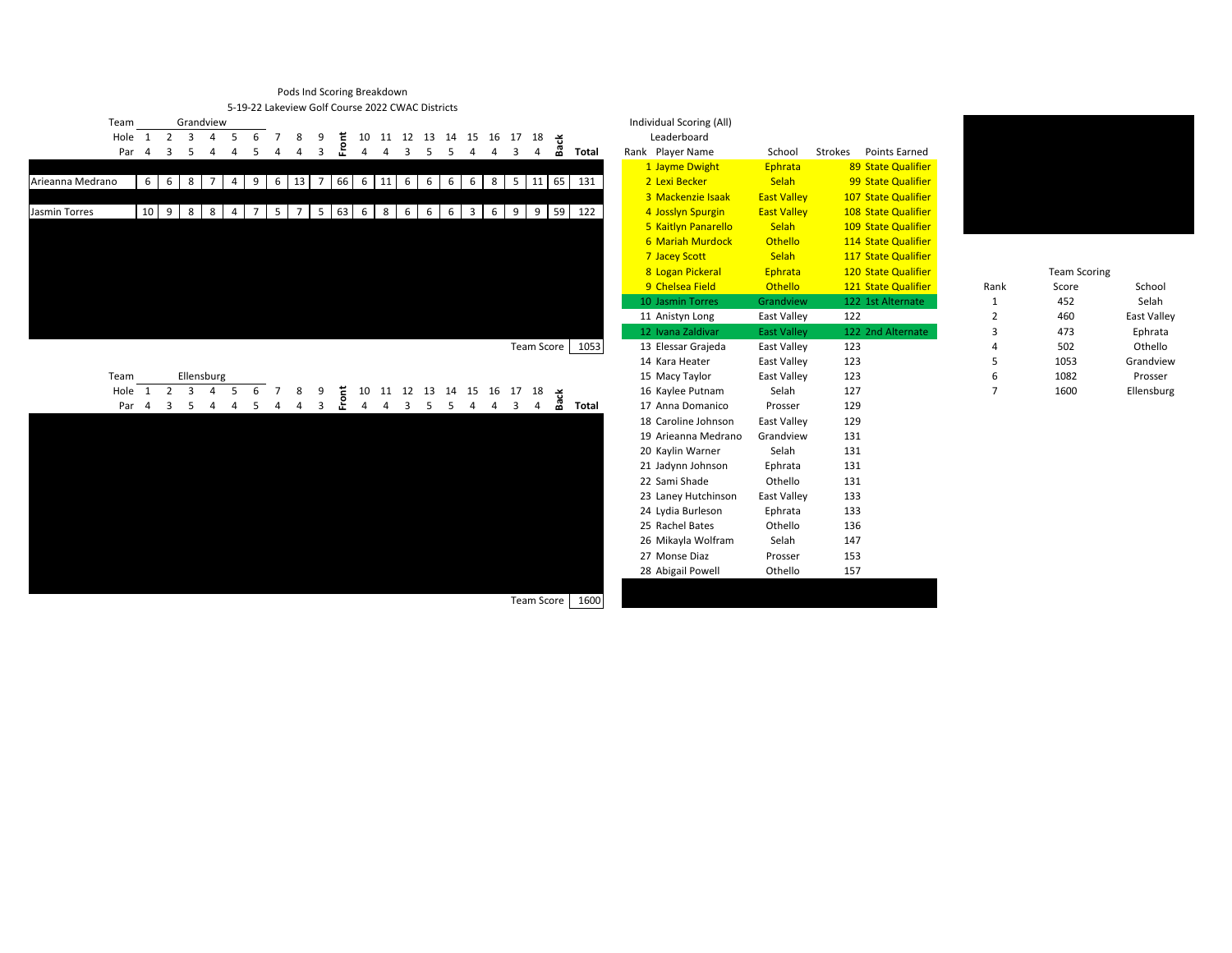|               | Team |    |   |   | Prosser |   |    |                 |   |                |    |    |                 |                 |             |    |                |    |                     |    |    |       |
|---------------|------|----|---|---|---------|---|----|-----------------|---|----------------|----|----|-----------------|-----------------|-------------|----|----------------|----|---------------------|----|----|-------|
|               | Hole |    |   | 3 | 4       | 5 | 6  |                 | 8 | 9              | Έ  | 10 | -11             | 12              | 13          | 14 | 15             | 16 | 17                  | 18 | さ  |       |
|               | Par  | 4  | 3 | 5 | 4       | 4 | 5  | 4               | 4 | 3              | ՟  | 4  | 4               | 3               | ,           | 5  | 4              | 4  | $\overline{ }$<br>≺ | 4  | ക് | Total |
| Anna Domanico |      | 11 | 7 | 8 | 10      | 5 | 8  | 5               | 8 | 7              | 69 | 9  | $\overline{7}$  | ⇁               | 3           | 6  | 4              | 6  | 10 <sup>1</sup>     | 8  | 60 | 129   |
|               |      |    |   |   |         |   |    |                 |   |                |    |    |                 |                 |             |    |                |    |                     |    |    |       |
| Monse Diaz    |      | 11 | 8 | 9 | 10      | 6 | 11 | $7\overline{ }$ | 9 | $\overline{7}$ | 78 | 8  | 10 <sup>1</sup> | 10 <sup>1</sup> | $7^{\circ}$ | 10 | $\overline{4}$ | 8  | 10 <sup>1</sup>     | 8  | 75 | 153   |
|               |      |    |   |   |         |   |    |                 |   |                |    |    |                 |                 |             |    |                |    |                     |    |    |       |
|               |      |    |   |   |         |   |    |                 |   |                |    |    |                 |                 |             |    |                |    |                     |    |    |       |
|               |      |    |   |   |         |   |    |                 |   |                |    |    |                 |                 |             |    |                |    |                     |    |    |       |
|               |      |    |   |   |         |   |    |                 |   |                |    |    |                 |                 |             |    |                |    |                     |    |    |       |
|               |      |    |   |   |         |   |    |                 |   |                |    |    |                 |                 |             |    |                |    |                     |    |    |       |
|               |      |    |   |   |         |   |    |                 |   |                |    |    |                 |                 |             |    |                |    |                     |    |    |       |
|               |      |    |   |   |         |   |    |                 |   |                |    |    |                 |                 |             |    |                |    |                     |    |    |       |
|               |      |    |   |   |         |   |    |                 |   |                |    |    |                 |                 |             |    |                |    |                     |    |    |       |

Team Score 1082

| Team              |                |                |                | Selah                    |    |                |                |    |                |         |    |                |                |                          |                          |    |                 |                |                |    |       |  |
|-------------------|----------------|----------------|----------------|--------------------------|----|----------------|----------------|----|----------------|---------|----|----------------|----------------|--------------------------|--------------------------|----|-----------------|----------------|----------------|----|-------|--|
| Hole              |                | $\mathcal{P}$  |                | 4                        | -5 | 6              | $\overline{7}$ | 8  | 9              | ᠊᠊      | 10 | 11             | 12             | 13                       | 14                       | 15 | 16              | 17             | 18             | さ  |       |  |
| Par               | 4              |                |                |                          | 4  |                | 4              | 4  | 3              | ۰<br>Æ. | 4  |                |                |                          |                          | 4  | 4               | ς              | 4              | 盗  | Total |  |
| Lexi Becker       | $\overline{7}$ | 4              | 8              | 5                        | 3  | 8              | 4              | 5  | $\overline{7}$ | 51      | 5  | 6              | 6              | 5                        |                          | 3  | 6               | 4              | 6              | 48 | 99    |  |
| Kaitlyn Panarello | $\overline{7}$ | 6              | $\overline{7}$ | $\overline{7}$           | 4  | $\overline{ }$ | 5              | 6  | 6              | 55      | 4  | $\overline{7}$ | 6              | 3                        | 6                        | 6  | $\overline{7}$  | 6              | 9              | 54 | 109   |  |
| Kaylin Warner     | $\overline{7}$ | 6              | 11             | $\overline{\phantom{a}}$ | 4  | 12             | 5              | 8  | $\overline{7}$ | 67      | 9  | $\overline{7}$ | $\overline{7}$ | 4                        | 9                        | 4  | 10 <sup>1</sup> | 6              | 8              | 64 | 131   |  |
| Mikayla Wolfram   | 11             | 8              | 6              | 13                       | 5  | 8              | 9              | 11 | 6              | 77      | 5  | 13             | $\overline{7}$ | 8                        | 9                        | 6  | 6               | 5 <sub>1</sub> | 11             | 70 | 147   |  |
|                   |                |                |                |                          |    |                |                |    |                |         |    |                |                |                          |                          |    |                 |                |                |    |       |  |
| Kaylee Putnam     | 9              | $\overline{ }$ | $\overline{7}$ | 6                        | 5  | 9              | $\overline{7}$ | 12 | 8              | 70      | 6  | 8              | 6              | $\overline{2}$           | $\overline{7}$           | 5  | 6               | 9              | 8              | 57 | 127   |  |
| Jacey Scott       | 5 <sub>1</sub> | 9              | 6              | ⇁                        | 4  | 8              | 4              | 8  | 6              | 57      | 8  | $\overline{7}$ | 6              | $\overline{\phantom{a}}$ | $\overline{\phantom{a}}$ | 4  | 6               | 8              | $\overline{7}$ | 60 | 117   |  |
|                   |                |                |                |                          |    |                |                |    |                |         |    |                |                |                          |                          |    |                 |                |                |    |       |  |
|                   |                |                |                |                          |    |                |                |    |                |         |    |                |                |                          |                          |    |                 |                |                |    |       |  |
|                   |                |                |                |                          |    |                |                |    |                |         |    |                |                |                          |                          |    |                 |                |                |    |       |  |

Team Score 452

|                         | Team |    |                          | <b>East Valley</b> |                          |   |   |   |   |                |    |                          |                |                |    |                |    |    |                          |    |    |       |  |
|-------------------------|------|----|--------------------------|--------------------|--------------------------|---|---|---|---|----------------|----|--------------------------|----------------|----------------|----|----------------|----|----|--------------------------|----|----|-------|--|
|                         | Hole |    |                          | 3                  | 4                        | 5 | 6 |   | 8 | 9              | E  | 10                       | 11             | 12             | 13 | 14             | 15 | 16 | 17                       | 18 | さ  |       |  |
|                         | Par  | 4  |                          | 5                  | 4                        | 4 |   | 4 | 4 | З              | ՟  | 4                        | Λ              |                |    |                |    | 4  |                          | 4  | జ  | Total |  |
| Josslyn Spurgin         |      | 6  | 5.                       | 6                  | ⇁                        | 3 | 6 | 6 | 9 | 8              | 56 | 4                        | 6              | 6              | 5  | 6              | 5  | 6  | 6                        | 8  | 52 | 108   |  |
| <b>Mackenzie Isaak</b>  |      | 5  | $\overline{\phantom{a}}$ | 6                  | $\overline{\phantom{a}}$ | 4 | 5 | 3 | 5 | 6              | 48 | 6                        | $\overline{7}$ | 5              | 4  | $\overline{ }$ | 4  | 9  | 8                        | 9  | 59 | 107   |  |
| <b>Elessar Grajeda</b>  |      | 8  | 6                        | 10                 | 6                        | 5 | 8 | 5 | 6 | 6              | 60 | 6                        | 8              | 6              | 4  | 9              | 5  | 6  | 8                        | 11 | 63 | 123   |  |
| Laney Hutchinson        |      | 8  | 5                        | 9                  | 9                        | 6 | 9 | 5 | 6 | $\overline{ }$ | 64 | $\overline{7}$           | 10             | 9              | 5  | 8              | 4  | 9  | 8                        | 9  | 69 | 133   |  |
| Kara Heater             |      | 5  | 5                        | 8                  | $\overline{ }$           | 5 | 8 | 4 | 6 | 6              | 54 | 8                        | 11             | $\overline{ }$ | 6  | 9              | 5  | 4  | $\overline{\phantom{a}}$ | 12 | 69 | 123   |  |
| Anistyn Long            |      | 8  | ⇁                        | 6                  | 10 <sup>1</sup>          | 4 | 8 | 4 | 6 | 6              | 59 | 6                        | 8              | 6              | 4  | 9              | 5. | 8  | 9                        | 8  | 63 | 122   |  |
| <b>Caroline Johnson</b> |      | 6  | 9                        | 6                  | $\overline{ }$           | 3 | 9 | 6 | 8 | $\overline{ }$ | 61 | 5                        | 10             | 11             | 5  | 7              | 6  | 8  | 8                        | 8  | 68 | 129   |  |
| <b>Macy Taylor</b>      |      | 8  | 5.                       | 6                  | $\overline{\phantom{a}}$ | 4 | 9 | 6 | 6 | 6              | 57 | 6                        | 8              | 7              | 6  | 10             | 6  | 6  | 9                        | 8  | 66 | 123   |  |
| Ivana Zaldivar          |      | 11 | 6                        | 6                  | 6                        | 5 | ⇁ | 4 | 6 | 6              | 57 | $\overline{\phantom{a}}$ | 8              | 6              | 7  | 8              | 4  | 6  | 11                       | 8  | 65 | 122   |  |
|                         |      |    |                          |                    |                          |   |   |   |   |                |    |                          |                |                |    |                |    |    |                          |    |    |       |  |
|                         |      |    |                          |                    |                          |   |   |   |   |                |    |                          |                |                |    |                |    |    |                          |    |    |       |  |
|                         |      |    |                          |                    |                          |   |   |   |   |                |    |                          |                |                |    |                |    |    |                          |    |    |       |  |

Team Score 460